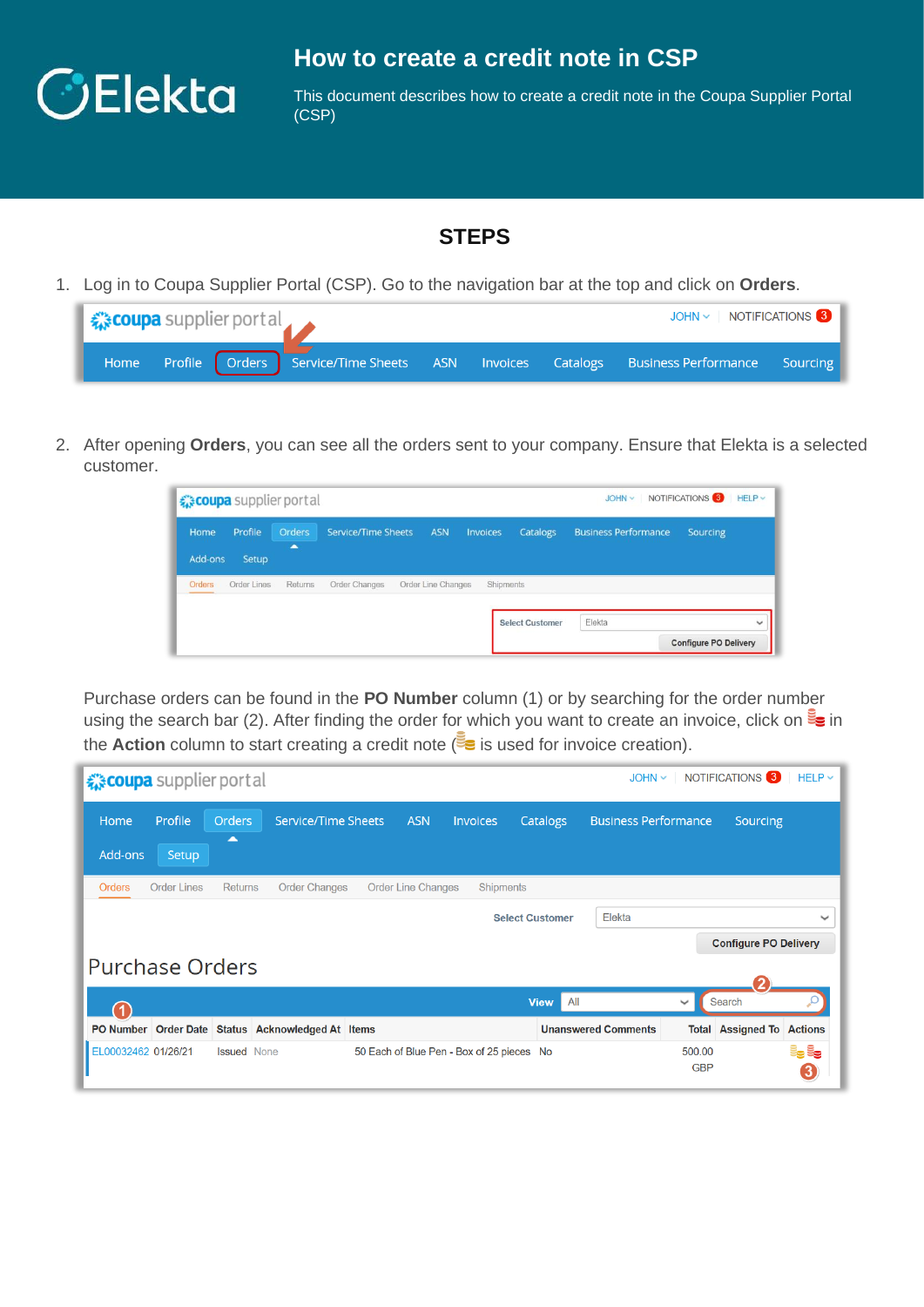- 3. The credit note creation has started. In that page:
	- a) As a minimum, complete the mandatory fields:
		- 1) **Credit Note #** a unique invoice number issued by your company to Elekta
		- 2) **Credit Note Date**
		- 3) **Original Date of Supply –** the date of the original invoice you are crediting
		- 4) **Currency**
		- 5) **Original Invoice # -** the name of the original invoice you are crediting
		- 6) **Image Scan IMPORTANT**: Do NOT attach any credit note copy as a legal PDF credit note will be generated in Coupa after you click 'Submit'. This PDF credit note will be the legal invoice.
		- 7) **Credit Reason**  the reason of the credit note creation
		- 8) **Cash Accounting Scheme** & **Margin Scheme -** These fields are not used by Elekta
		- 9) **Exchange Rate** the field will appear if the credit note is in a currency other than PO. In this case, enter the exchange rate
		- 10) **Supplier VAT ID**, **Invoice**/**Remit-to**/**Ship From** addresses are taken from the company information you provided to the system. The magnifying glass icon  $(0)$  allows you to change the information.

| {Ö}<br>General Info                     |                                             | $\circledcirc$<br>From                 |                                          |
|-----------------------------------------|---------------------------------------------|----------------------------------------|------------------------------------------|
| * Credit Note #                         |                                             |                                        | * Supplier 10057-EASBY ELECTRONICS-200   |
| * Credit Note Date                      | 當<br>01/27/21                               | * Supplier VAT ID                      | GB999999999<br>$\checkmark$              |
|                                         | * Payment Term GB +30: End of month 30 days | * Invoice From Address UK MasterTech C | Stenton 5                                |
| <b>Original Date of Supply</b>          | 蘁<br>01/27/21                               |                                        | London                                   |
| * Currency                              | $GBP \sim$                                  |                                        | NW <sub>1</sub><br><b>United Kingdom</b> |
| <b>Delivery Number</b>                  |                                             |                                        | <b>Limited Company</b>                   |
| <b>Status</b> Draft                     |                                             |                                        | <b>Mark Winston</b>                      |
| * Original Invoice #                    |                                             | * Remit-To Address UK MasterTech       | Stenton 5                                |
| * Original Invoice Date                 | 曲<br>mm/dd/yy                               |                                        | London<br>NW <sub>1</sub>                |
| <b>Image Scan</b>                       | Browse                                      |                                        | <b>United Kingdom</b>                    |
| <b>Supplier Note</b>                    |                                             | * Ship From Address UK MasterTech      | Stenton 5<br>London<br>NW <sub>1</sub>   |
| <b>Attachments</b>                      | Add File I URL I Text                       |                                        | <b>United Kingdom</b>                    |
| <b>Cash Accounting</b><br><b>Scheme</b> |                                             |                                        |                                          |
| * Credit Reason                         |                                             |                                        |                                          |
| <b>Margin Scheme</b>                    |                                             |                                        |                                          |

b) It is required to fill in the **Buyer VAT ID** field (Elekta's VAT ID) from the drop-down list. The Buyer VAT ID must indicate the country of delivery.

| To                     |                                                                                                                                                  |
|------------------------|--------------------------------------------------------------------------------------------------------------------------------------------------|
| <b>Customer</b> Elekta |                                                                                                                                                  |
|                        | * Bill To Address ELEKTA LIMITED<br>LINAC HOUSE. FLEMING WAY<br><b>LONDON ROAD</b><br><b>CRAWLEY</b><br><b>RH10 9RR</b><br><b>United Kingdom</b> |
| * Buyer VAT ID         |                                                                                                                                                  |
| <b>Ship To Address</b> | No. 21, Chuang Xin Road Science<br>Park<br>102200 Beijing<br>China<br>Location Code: Changping, Beijing                                          |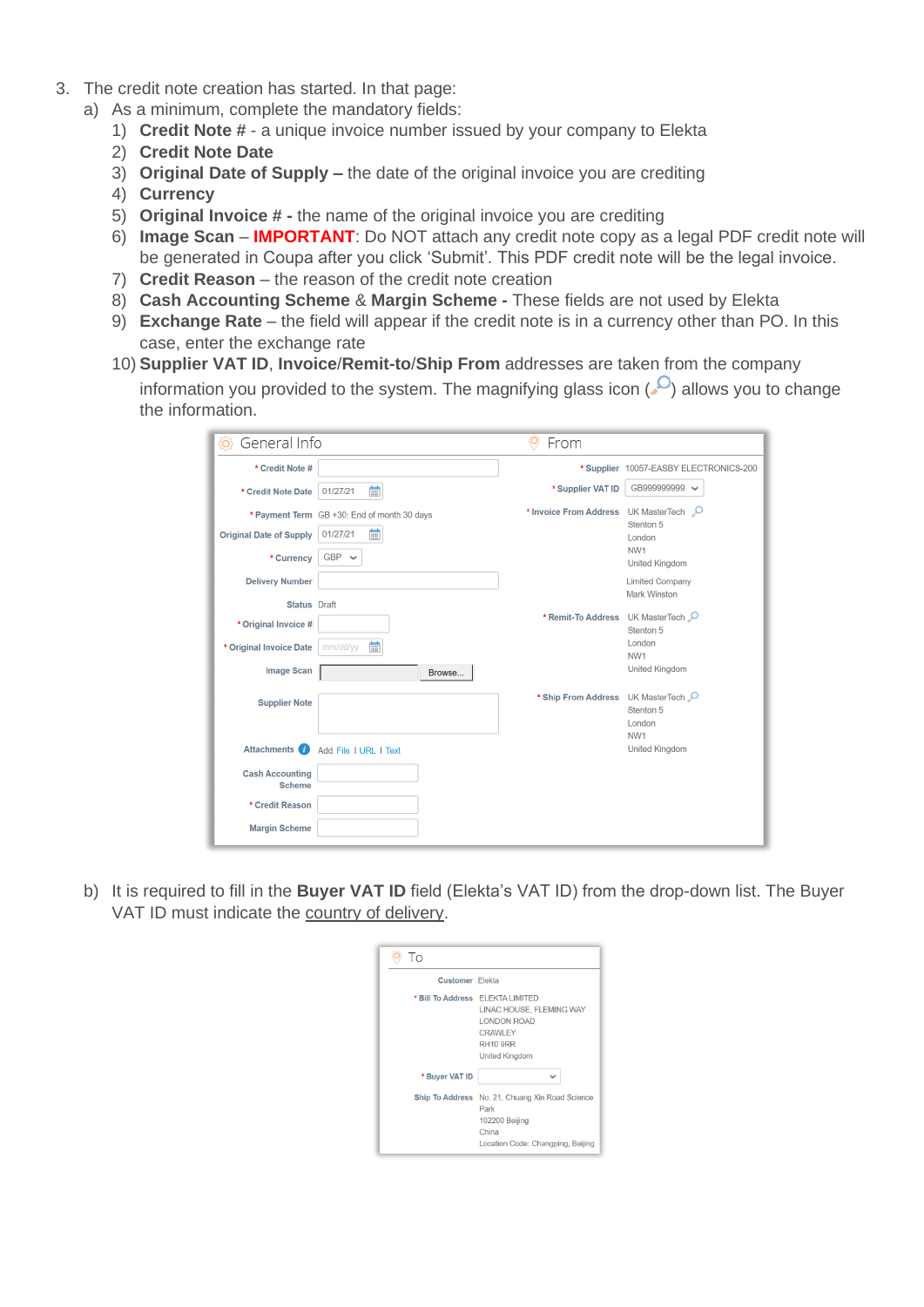c) Below you can find all lines that can be credited. Review which lines you want to credit and delete unnecessary by pressing  $\mathbf{\Omega}$ .

You can adjust:

- 1) Adjustment Type decides which fields will impact amount on credit note (Quantity/Price/Other)
- 2) **Qty** The number of items you want to credit. For credit notes the **value should be negative**. (some POs may not have this field present. In that case, the **PRICE** should be negative).
- 3) (Net) **Price - Important:** It is extremely important to check the price/quantity to ensure you are crediting the correct amount. You can partially credit by editing these values.
- 4) **Total net line price** calculated based on **Qty** (if present) and **Price** fields. The value updates after pressing the **Calculate** button at the bottom of the screen.

**Important**: Total net amount need to be negative (**Qty** OR **Price** need to be negative)

5) **Taxes** (**VAT Rate**) – select the Tax Rate here

|              | Lines                          | 1                                      |                                 |                      |                                    |      |                      |     |          |
|--------------|--------------------------------|----------------------------------------|---------------------------------|----------------------|------------------------------------|------|----------------------|-----|----------|
|              | <b>Adjustment Type</b>         | Quantity $\sim$                        |                                 |                      |                                    |      |                      |     |          |
| $\mathbb{R}$ | <b>Type</b>                    | <b>Description</b><br>Light Bulb - 60W | $Q$ ty $Q$<br>$-20.0$           | <b>UOM</b><br>Each   | Price <sup>3</sup><br>$\checkmark$ | 8.00 |                      | 160 | <u>ේ</u> |
|              | <b>PO Line</b><br>EL00032463-1 | Clear                                  | <b>Contract</b><br>$\checkmark$ |                      | <b>Supplier Part Number</b>        |      | <b>Billing Notes</b> |     |          |
|              | <b>Billing</b>                 | 5930-0-OT11--1201200--1NONP            |                                 |                      |                                    |      |                      |     |          |
|              | <b>Taxes</b>                   |                                        |                                 |                      |                                    |      |                      |     |          |
|              | 6)<br><b>VAT Rate</b>          |                                        | <b>VAT Amount</b>               | <b>Tax Reference</b> |                                    |      |                      |     |          |
|              |                                | $\checkmark$                           |                                 |                      |                                    |      |                      |     |          |

d) At the bottom of the screen you can find the summary of the entire credit note, with place to include **Shipping Cost** and **Tax Rate for Shipping Cost.**

|  | Once you have finished creating the credit note, click Submit button to send the invoice to Elekta. |
|--|-----------------------------------------------------------------------------------------------------|
|  |                                                                                                     |

|               | <b>Totals &amp; Taxes</b>                               |                                   |
|---------------|---------------------------------------------------------|-----------------------------------|
|               | <b>Lines Net Total</b>                                  | $-40.00$                          |
|               | <b>Lines VAT Totals</b>                                 | 0.00                              |
|               | Shipping                                                |                                   |
|               | <b>VAT</b><br>$\checkmark$                              | 0.000                             |
|               | <b>Tax Reference</b><br>Enter a tax reason description. |                                   |
|               |                                                         |                                   |
|               | <b>Total VAT</b>                                        | 0.00                              |
|               | <b>Net Total</b>                                        | $-40.00$                          |
|               | <b>Gross Total</b>                                      | $-40.00$                          |
| <b>Delete</b> | Cancel<br><b>Save as Draft</b>                          | <b>Submit</b><br><b>Calculate</b> |